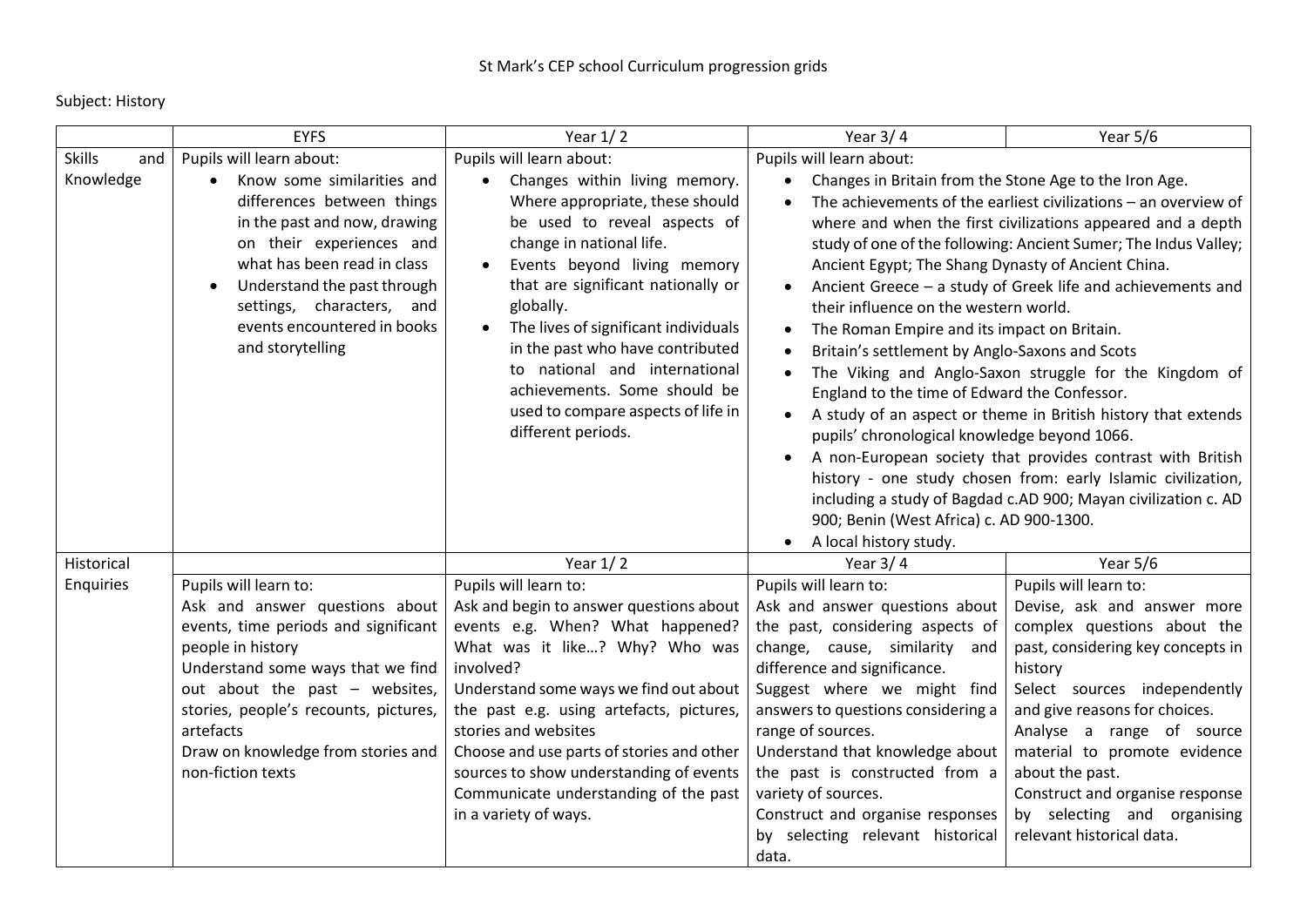| Historical     | <b>EYFS</b>                            | Year $1/2$                                                                                              |                                                        | Year $3/4$                                                                                           |                                 | Year $5/6$                        |                                  |  |  |
|----------------|----------------------------------------|---------------------------------------------------------------------------------------------------------|--------------------------------------------------------|------------------------------------------------------------------------------------------------------|---------------------------------|-----------------------------------|----------------------------------|--|--|
| Chronology     | Pupils will:                           | Pupils will:                                                                                            | Pupils will:                                           |                                                                                                      |                                 | Pupils will:                      |                                  |  |  |
|                | Identify things that were different in | Develop,<br>then                                                                                        | demonstrate<br>an                                      | Develop                                                                                              | increasingly<br>secure          |                                   | Use greater depth in their       |  |  |
|                | the past.                              | chronological<br>awareness of the past, using common<br>knowledge<br>and                                |                                                        |                                                                                                      |                                 | historical explanations and range |                                  |  |  |
|                | Put recent events in chronological     | words and phrases relating to the passing                                                               |                                                        | understanding of history, local,                                                                     |                                 |                                   | of knowledge.                    |  |  |
|                | order e.g. events that have            | of time.                                                                                                |                                                        | British and world.                                                                                   |                                 | Develop                           | increasingly<br>secure           |  |  |
|                | happened since they started school     | Show where places, people and events fit<br>into a broad chronological framework<br>Begin to use dates. |                                                        |                                                                                                      | Put events, people, places and  | chronological knowledge and       |                                  |  |  |
|                |                                        |                                                                                                         |                                                        | artefacts on a time-line.                                                                            |                                 |                                   | understanding of history, local, |  |  |
|                |                                        |                                                                                                         |                                                        | Use correct terminology<br>to                                                                        |                                 |                                   | British and world.               |  |  |
|                |                                        |                                                                                                         |                                                        | describe events in the past.                                                                         |                                 | Put events, people, places and    |                                  |  |  |
|                |                                        |                                                                                                         |                                                        |                                                                                                      |                                 |                                   | artefacts on a time-line.        |  |  |
|                |                                        |                                                                                                         |                                                        |                                                                                                      |                                 | Use correct terminology to        |                                  |  |  |
|                |                                        |                                                                                                         |                                                        |                                                                                                      |                                 |                                   | describe events in the past.     |  |  |
| Key Historical | <b>EYFS</b>                            | Year 1                                                                                                  | Year 2                                                 | Year 3                                                                                               | Year 4                          | Year 5                            | Year 6                           |  |  |
| Questions      | How have things changed?               | Where shall we go?                                                                                      | Who was here                                           | Who was here                                                                                         | What                            | What did the                      | What was the                     |  |  |
|                | How did people live in the past?       | Who / what made                                                                                         | before me?                                             | before me?                                                                                           | happened to                     | <b>Ancient Greeks</b>             | impact on Britain                |  |  |
|                | How was life different for my family   | my corner of the                                                                                        | Who made                                               | Why are there                                                                                        | Britain when                    | do for us?                        | during the First                 |  |  |
|                | in the past?                           | world special long                                                                                      | history?                                               | pyramids in                                                                                          | the Romans                      | Who were the                      | World War?                       |  |  |
|                |                                        | ago?                                                                                                    | How did they do                                        | Ancient Egypt?                                                                                       | left?                           | Victorians and                    | How did Britain                  |  |  |
|                |                                        |                                                                                                         | that?                                                  |                                                                                                      | How vicious                     | how did they                      | change between                   |  |  |
|                |                                        |                                                                                                         |                                                        |                                                                                                      | were the                        | change                            | 1000-2000?                       |  |  |
|                |                                        |                                                                                                         |                                                        |                                                                                                      | Vikings?                        | society?                          |                                  |  |  |
| Interpreting   | <b>EYFS</b>                            | Year $1/2$                                                                                              |                                                        | Year $3/4$                                                                                           |                                 |                                   | Year 5/6                         |  |  |
| History        | Pupils will:                           | Pupils will:<br>Identify different ways that the past is                                                |                                                        | Pupils will:<br>Be aware that different versions of                                                  |                                 | Pupils will:                      |                                  |  |  |
|                | Look at images of familiar things      |                                                                                                         |                                                        |                                                                                                      |                                 |                                   | Understand that the past is      |  |  |
|                | from the past e.g. school, transport,  | represented,                                                                                            | e.g. fictional<br>accounts,                            |                                                                                                      | the past may exist and begin to |                                   | represented and interpreted in   |  |  |
|                | houses                                 | illustrations,                                                                                          | films,<br>suggest reasons for this.<br>song,<br>museum |                                                                                                      |                                 | different ways and give reasons   |                                  |  |  |
|                | displays.                              |                                                                                                         |                                                        | for this.                                                                                            |                                 |                                   |                                  |  |  |
| Continuity     | <b>EYFS</b>                            | Year $1/2$                                                                                              |                                                        | Year $3/4$                                                                                           |                                 |                                   | Year $5/6$                       |  |  |
| and change     | Pupils will:                           | Pupils will:<br>Discuss change and continuity in an<br>aspect of life, e.g. holidays.                   |                                                        | Pupils will:                                                                                         |                                 | Pupils will:                      |                                  |  |  |
|                | Compare and contrast characters        |                                                                                                         |                                                        | Describe and begin to make links                                                                     |                                 | Develop their ideas from Years    |                                  |  |  |
|                | from stories including figures from    |                                                                                                         |                                                        | between main events, situations<br>and changes within and across<br>different periods and societies. |                                 | 3/4 by drawing links between      |                                  |  |  |
|                | the past                               |                                                                                                         |                                                        |                                                                                                      |                                 | events, situations and changes    |                                  |  |  |
|                |                                        |                                                                                                         |                                                        |                                                                                                      |                                 | within different periods and      |                                  |  |  |
|                |                                        |                                                                                                         |                                                        |                                                                                                      | societies.                      |                                   |                                  |  |  |
|                |                                        |                                                                                                         |                                                        |                                                                                                      |                                 | Use a greater depth of historical |                                  |  |  |
|                |                                        |                                                                                                         |                                                        |                                                                                                      |                                 | knowledge                         |                                  |  |  |
|                | <b>EYFS</b>                            | Year $1/2$                                                                                              |                                                        | Year $3/4$                                                                                           |                                 | Year 5/6                          |                                  |  |  |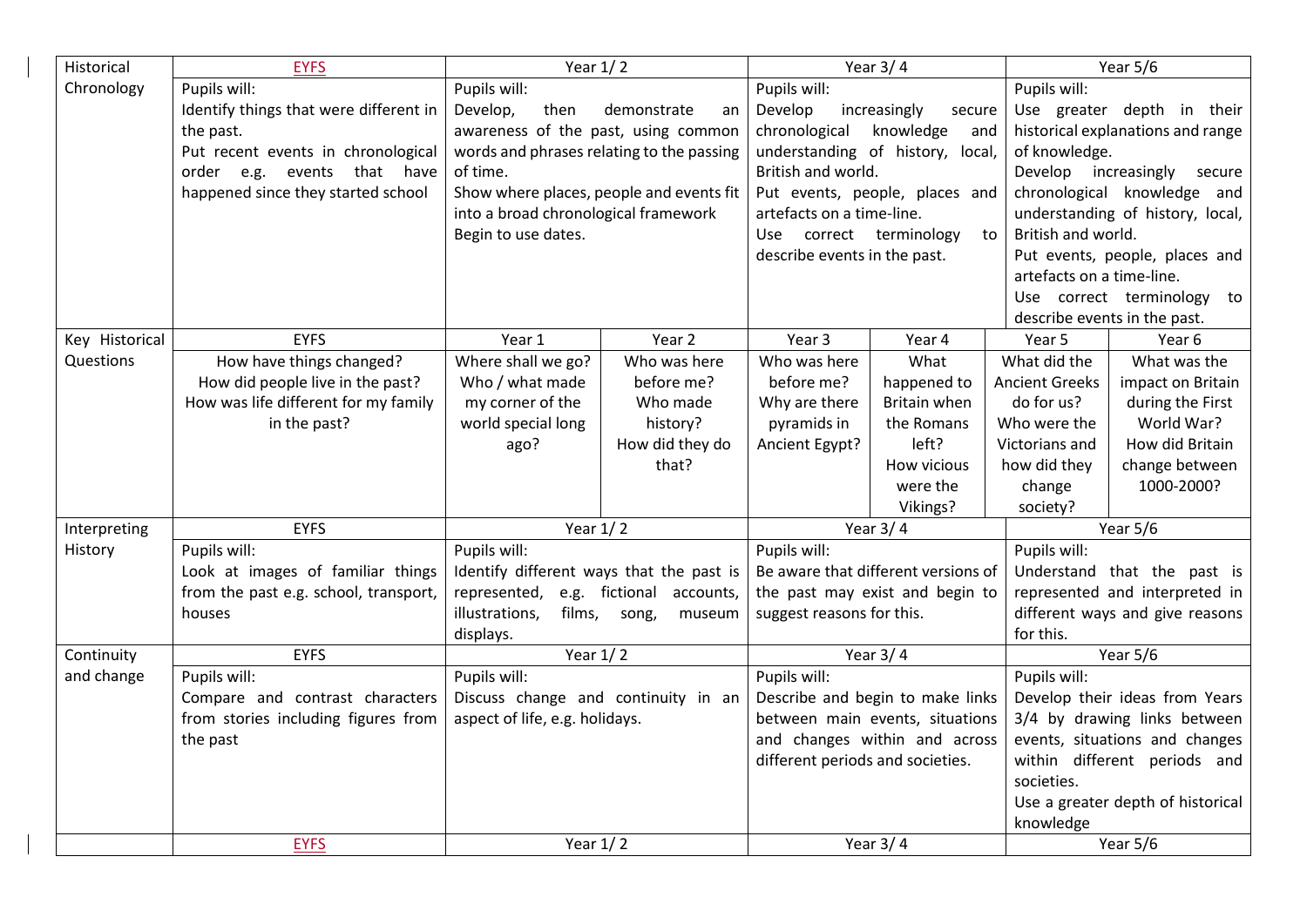| Causes<br>and | Pupils will:                           | Pupils will:                               |                                        | Pupils will:                         |                   | Pupils will:                      |                                       |
|---------------|----------------------------------------|--------------------------------------------|----------------------------------------|--------------------------------------|-------------------|-----------------------------------|---------------------------------------|
| Consequences  | Draw out themes from book              | Recognise why people did things.           |                                        | Identify and give reasons for        |                   | Begin to offer explanations about |                                       |
|               | characters from history such as        | Recognise why some events happened.        |                                        | historical events, situations and    |                   | why people in the past acted as   |                                       |
|               | bravery, difficult choices, kindness   | Recognise what happened as a result of     |                                        | changes.                             |                   | they did and justify their        |                                       |
|               | and talk about their own experiences   | people's actions or events.                |                                        | Identify some of the results of      |                   | answers.                          |                                       |
|               | of these.                              |                                            |                                        | historical events, situations and    |                   |                                   |                                       |
|               |                                        |                                            |                                        | changes.                             |                   |                                   |                                       |
| Similarities  | <b>EYFS</b>                            | Year $1/2$                                 |                                        | Year $3/4$                           |                   | Year 5/6                          |                                       |
| and           | Pupils will:                           | Pupils will:                               |                                        | Pupils will:                         |                   | Pupils will:                      |                                       |
| differences   | things that were different in the past | Identify similarities and differences      |                                        | Describe some of the similarities    |                   | Show understanding of some of     |                                       |
|               | and things that have stayed the        | between ways of life in different periods, |                                        | and differences between different    |                   | the similarities and differences  |                                       |
|               | same.                                  | including their own lives.                 |                                        | periods, e.g. social, belief, local, |                   | between different periods, e.g.   |                                       |
|               |                                        |                                            |                                        | individual.                          |                   |                                   | social, belief, local and individual. |
|               |                                        |                                            |                                        |                                      |                   |                                   |                                       |
|               |                                        |                                            |                                        |                                      |                   |                                   |                                       |
| Significance  | <b>EYFS</b>                            | Year $1/2$                                 |                                        | Year $3/4$                           |                   | Year 5/6                          |                                       |
|               | Pupils will:                           | Pupils will:                               |                                        | Pupils will:                         |                   | Pupils will:                      |                                       |
|               | Consider events and objects that are   |                                            | Recognise and make simple observations | Identify and begin to describe       |                   | Give reasons why some events,     |                                       |
|               | familiar to them and identify how      | about who was important in an historical   |                                        | historically significant people and  |                   | people or developments are        |                                       |
|               | they were different in the past.       | event/account, e.g. talk about important   |                                        | events in situations.                |                   | seen as more significant than     |                                       |
|               |                                        | places and who was important and why.      |                                        |                                      |                   | others.                           |                                       |
|               | <b>EYFS</b>                            | YEAR 1                                     | YEAR <sub>2</sub>                      | YEAR <sub>3</sub>                    | YEAR 4            | YEAR <sub>5</sub>                 | YEAR 6                                |
| Vocabulary    | A long time ago same/different         | Today, Now, Hours,                         | Curiosity,                             | Chronological                        | Chronological     | Chronological                     | Chronological                         |
|               | change people lives history artefact   | Tomorrow,                                  | Detective,                             | time                                 | time              | time                              | time                                  |
|               |                                        | Then,<br>Yesterday,                        | Investigate,<br>Ask,                   | consolidation,                       | consolidation,    | consolidation,                    | consolidation,                        |
|               | past/now modern old new                | After,<br>Before,                          | Object, Artefacts,                     | AD/BC,<br>Eras,                      | Time              | AD/BC (BCE),                      | Short-<br>and                         |
|               |                                        | Weeks,<br>The                              | Books,<br>Pictures,                    | Timeline,                            | difference,       | Cause,                            | longterm                              |
|               | finding<br>questioning<br>out<br>order | Year,<br>present,                          | Photographs,                           | Period,                              | Continuity,       | Consequence,                      | timescales,                           |
|               | compare                                | Decade,<br>Century,                        | Surroundings,                          | Millennium,                          | Change            | Similarity,                       | Difference and                        |
|               |                                        | The past, Long ago,                        | Local,<br>Homes,                       | Thousands<br>of                      |                   | Anachronism,                      | significance,                         |
|               |                                        | The future, Day,                           | houses<br>and                          | years                                | Satellite images, | Legacy                            | <b>Trends</b>                         |
|               |                                        | Week,<br>Month,                            | buildings,<br>Explain,                 |                                      | Respond, Aerial   |                                   |                                       |
|               |                                        | Long ago, Ancient,                         | Used for, Timeline,                    | Questions,                           | photographs,      | Primary                           | Fieldwork,                            |
|               |                                        | Modern                                     | Date<br>Order,                         | Opinion,                             | Source, Collect,  | source,                           | Conduct,                              |
|               |                                        | Curiosity,                                 | Similar, Different,                    | Experts,<br>Bar                      | Record,           | Secondary                         | Research,                             |
|               |                                        |                                            | Because,                               | graph,                               | Analyse,<br>Data, | source,                           | Primary source,                       |
|               |                                        | Detective,                                 | Important                              | Compare,                             | Compare,          | Suggest,                          | Secondary                             |
|               |                                        |                                            |                                        |                                      |                   |                                   |                                       |
|               |                                        | Investigate,<br>Ask,                       |                                        | Initiate, Theme,                     | Locations,        | Compare,                          | source,                               |